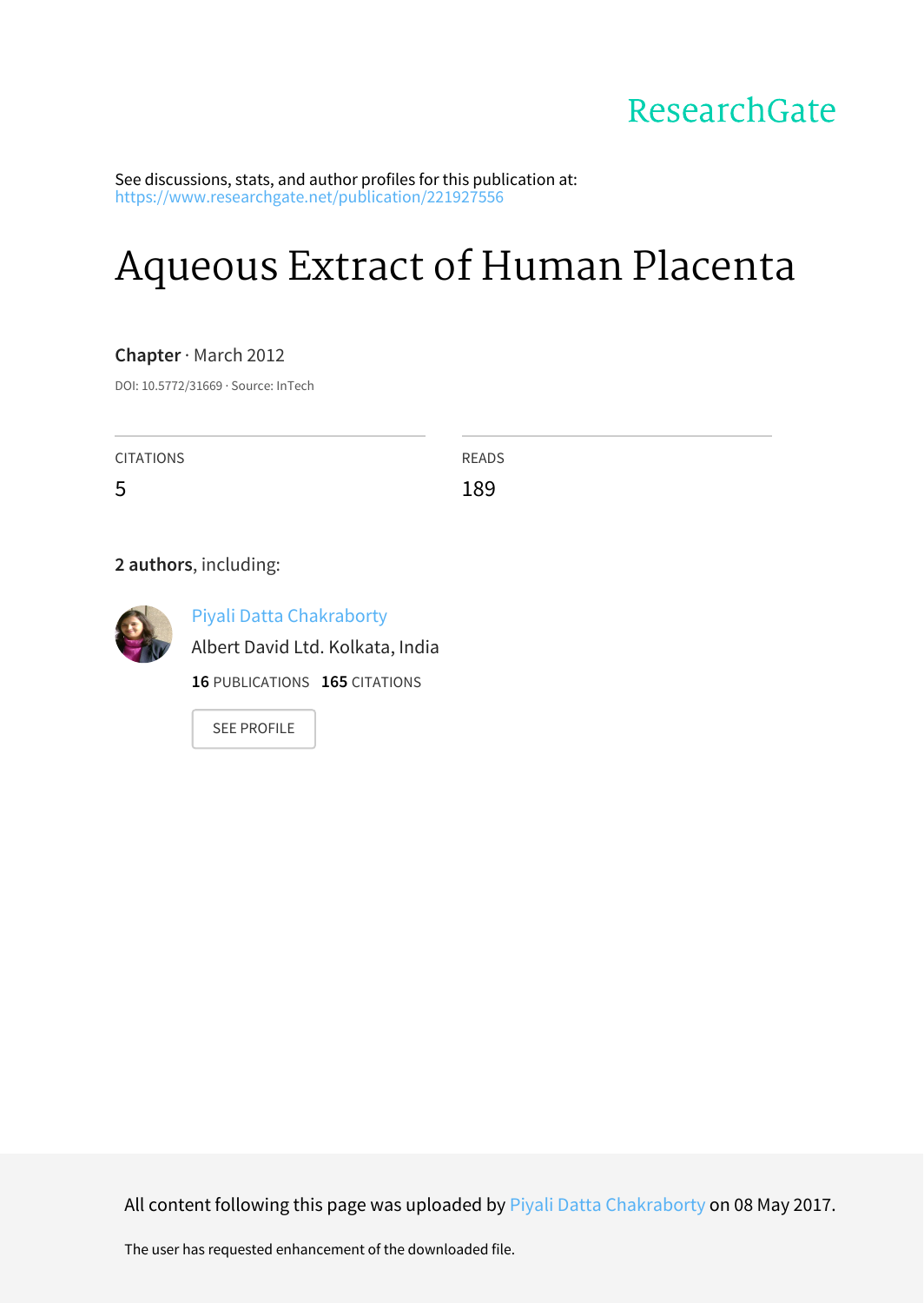## **Aqueous Extract of Human Placenta as a Therapeutic Agent**

[Piyali Datta Chakraborty](https://www.researchgate.net/profile/Dr_Piyali_Datta_Chakraborty?el=1_x_100&enrichId=rgreq-d884e8ea60f76e65e795677d1e7e22a8-XXX&enrichSource=Y292ZXJQYWdlOzIyMTkyNzU1NjtBUzoxMDIwMDgxNTc2Mzg2ODdAMTQwMTMzMjA0ODg3OA==)<sup>1</sup> and Debasish Bhattacharyya<sup>2,\*</sup> *1Albert David Ltd, Kolkata, 2Division of Structural Biology and Bioinformatics, CSIR- Indian Institute of Chemical Biology, Kolkata, India* 

#### **1. Introduction**

Traditional folk medicine makes good use of the flora and fauna of a region, including a number of mineral substances. These herbs and animals are used either whole or in part and made up in either simple or complicated preparations and have proved to be effective therapeutic remedies. Some of these medicinal substances of animal origin have been quite thoroughly studied with modern scientific methods, and their therapeutic properties have been confirmed although not always explained. Many others have yet to be subjected to scientific analysis and tests before their real value can be judged. Products of animal origin despite of their therapeutic values have been banned in many countries for the sake of sustainable development in addition to safeguard ecological balance.

It is known from traditional folk knowledge that the placenta, supporting the baby's growth and development in the mother's womb, contains a wide range of biologically active components. Research over decades has been uncovering more and more of these compounds. Indeed, it is claimed that the placenta is capable of producing just about any substance found in any organ of the body. This biochemical treasure house supplies the growing fetus with substances that the fetus itself cannot synthesize. Though a rich source of bioactive components unless recovered, placenta becomes a biomedical waste immediately after childbirth. Use of human placenta as a therapeutic agent, therefore, in no way hampers ecological balance rather promotes resource recovery from a designated biomedical waste. Since most of the natural products of medicinal value have a vast repertoire of potent biological components, there has been an increasing realization to shun synthetic and semi-synthetic medicines primarily because of their harmful side effects.

Research on human placental extract gained a momentum with the description of the preparation of its extract by Russian ophthalmologist Prof. V.P. Filatov. Prior to his research, there were no documents of therapeutic efficacy of the extract, though its use was popular in Europe and parts of Asia primarily China, Korea and Japan for over a century. Review of placenta therapy reveals its long usage from the days of distant past. Recent medical history

 $\overline{a}$ 

<sup>\*</sup> Corresponding author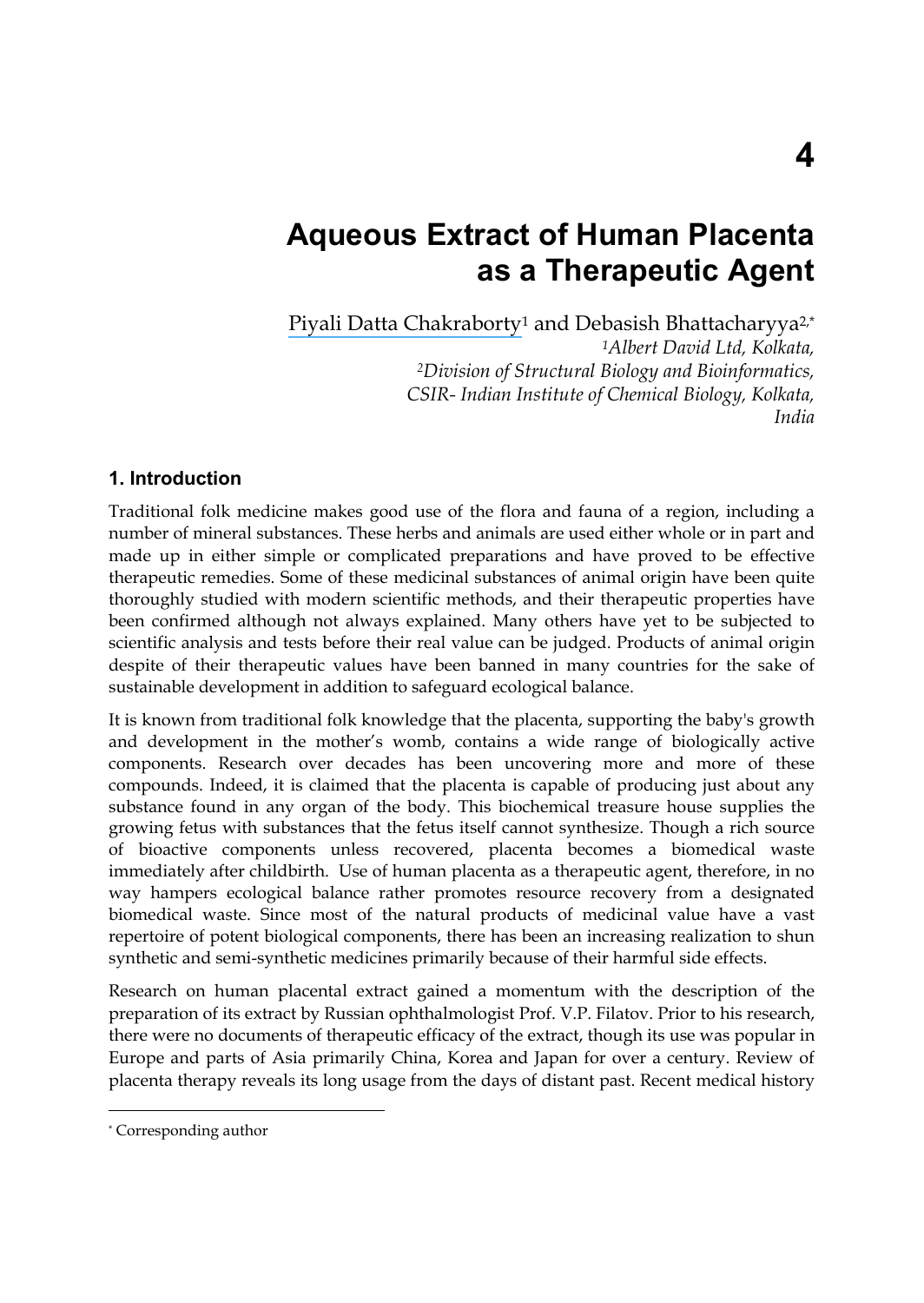from 1912 showed that Filatov started research on grafting human corneas using the principle of transplantation of preserved material. He observed that when animal or vegetable tissues are isolated from the organism and subjected to the action of environmental factors that inhibit their vital processes, they undergo a biochemical readjustment. In consequence to this readjustment, the tissues develop substances that stimulate their vital processes. Filatov named these substances as *Biogenic stimulators* (Filatov, 1951). After many clinical experiments, Filatov was convinced that any tissue of human or animal origin could be used to obtain curative effect and this tissue may not necessarily correspond histologically to the tissue affected by the pathological process. He extended this principle to general medicine and confirmed that the process was just as valid for other human tissues. That is how the principle of therapeutic tissue was born (Filatov, 1955).

Placenta serves as a natural storehouse of many biologically active components with significant healing attributes [\(Tonello et al., 1996\).](https://www.researchgate.net/publication/14328765_Characterization_and_quantitation_of_the_active_polynucleotide_fraction_PDRN_from_human_placenta_a_tissue_repair_stimulating_agent?el=1_x_8&enrichId=rgreq-d884e8ea60f76e65e795677d1e7e22a8-XXX&enrichSource=Y292ZXJQYWdlOzIyMTkyNzU1NjtBUzoxMDIwMDgxNTc2Mzg2ODdAMTQwMTMzMjA0ODg3OA==) Various extracts of placenta have been described, however, only an aqueous extract of fresh full term human placenta acts as a potent biogenous stimulator [\(Wu et al., 2003\).](https://www.researchgate.net/publication/10899527_Wound_healing_effects_of_porcine_placental_extracts_on_rats_with_thermal_injury?el=1_x_8&enrichId=rgreq-d884e8ea60f76e65e795677d1e7e22a8-XXX&enrichSource=Y292ZXJQYWdlOzIyMTkyNzU1NjtBUzoxMDIwMDgxNTc2Mzg2ODdAMTQwMTMzMjA0ODg3OA==) Over a period of time, it has been demonstrated that only an aqueous extract of human placenta has effective therapeutic potential. The composition of the extracts depends on the method of its preparation and consequently, they show different therapeutic activities. Clinical efficacy of an aqueous extract of human placenta in wound healing is already established (Hong et al, 2010, Wu et al., 2003). Globally scientists are investigating on placenta as a total organ and they expect to discover new applications exploiting the potency of the organ and identify new compounds in near future. This aqueous extract finds importance owing to its ability in curing chronic non-healing wounds including post-surgical dressings and high degree of burn injuries (Wu et al., 2003).

Wound healing is a complicated interrelated process wherein the injured dermal and epidermal tissue is naturally regenerated. Though well regulated, the process of healing is susceptible to interruption or failure leading to the formation of chronic non-healing wounds. Factors which may contribute to this include diabetes, venous or arterial disease, old age and infection. Placental extract, ever since its usage has been shown to be clinically effective in healing normal as well as infected wounds (Shukla et al., 2004, Chakraborty et al., 2009). It is involved in almost every stage of healing. It is also used in wound dressings to speed up the process of recovery. Though clinically well-tested, emphasis is now being laid in understanding the bioactive components involved in the process of healing. Research on the extract has highlighted some important components that might play roles in this process while few more are yet to be identified. Once the active components are identified and a proper biochemical basis of their action is defined, these components may be used even for newer purposes [\(Chakraborty et al., 2009\).](https://www.researchgate.net/publication/38078650_Human_aqueous_extract_as_a_wound_healer?el=1_x_8&enrichId=rgreq-d884e8ea60f76e65e795677d1e7e22a8-XXX&enrichSource=Y292ZXJQYWdlOzIyMTkyNzU1NjtBUzoxMDIwMDgxNTc2Mzg2ODdAMTQwMTMzMjA0ODg3OA==)

The way in which biological products are produced, controlled and administered requires necessary precautions. Unlike conventional pharmaceutical products, which are normally produced and controlled using reproducible chemical and physical techniques, biological products are manufactured by methods involving biological processes and materials, such as cultivation of cells or extraction of material from living organisms. These processes display inherent variability, so that the range and nature of by-products are also variable. This variability, commercially termed as batch variation, occurs to a higher degree in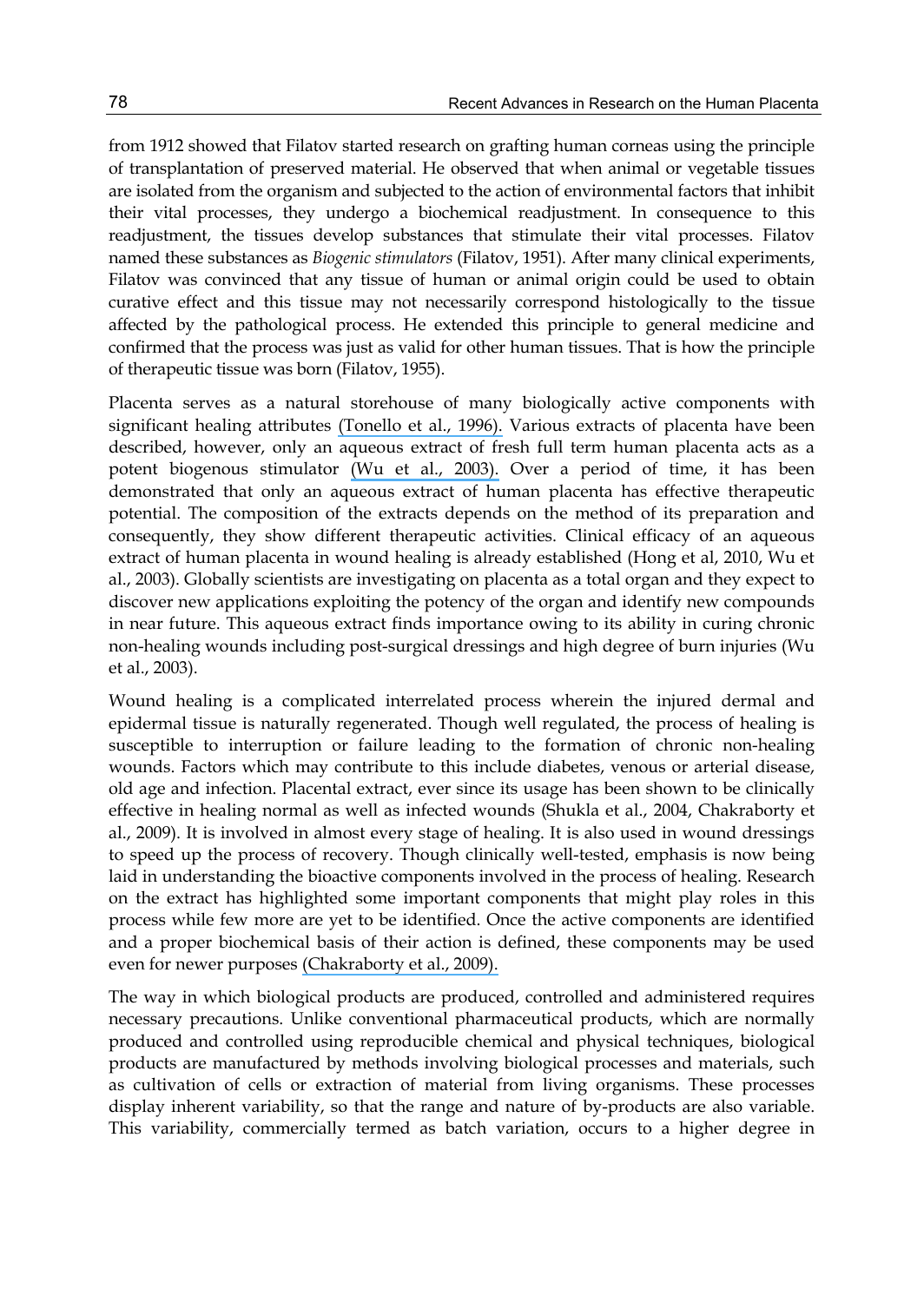products of plant origin compared to those of animal origin. Thus in the manufacture of biological products for direct application to human, full adherence to GMP (Good Medical Practice) is necessary for all production steps, beginning with the starting material from which the active ingredients are produced (WHO, 1992).

For any drug to make its mark in the international market, certification from regulatory authority to ensure its safe use without side effects is compulsory. Exhaustive research to verify the pharmacological efficacy of the drugs derived from traditional medicine in pharmaceutical and biomedical arena is necessary. This would enable to confirm with ancient texts and to understand and verify how the specific pharmacological action of the drug is manifested. Research on the extract reveals ample opportunity for discovery of potent bioactive components whose precise mechanism of action is yet to be elucidated. In the present era of modern pharmaceutical and biomedical research, it has become necessary to verify the pharmacological effects of the drugs in order to check whether they correspond to the ancient texts and to study how the drugs work, and also to isolate the active principles that result in the specific pharmacological action of the extract. In this review, we aim to discuss the efficacy and the biochemical components present in the aqueous extract of human placenta, which has potent wound healing attributes.

#### **2. Preparations of human placental extract**

Placental extracts can be classified into two different types: aqueous extract and hydroalcoholic extract. The components present in the extract depend on the method of its preparation and are based on solubility of the components in respective solvent of extraction. Thus, an aqueous extract is likely to contain more polar molecules such as peptides/proteins, small organic components like amino acids, nucleotides, polydeoxyribonucleotides (PDRNs), carbohydrates and trace amount of lipids mostly bound to proteins which are comparatively soluble in aqueous medium. Likewise, various types of lipids may be present in hydroalcoholic extract (less polar and hydrophobic). Chemical analysis of the hydroalcoholic extract revealed the presence of glycosphingolipids, cholesterol, triglycerides, high density lipoproteins, carbohydrates, sialic acids and others, including amino acids, nucleotides, carotenes, vitamins, including small amount of low-molecular-weight proteins/peptides containing hydrophobic amino acid residues which are soluble in a less polar solvent.

Modern indigenous aqueous placental extract is prepared employing Filatov's procedure. The manufacturing procedure of the indigenous extract holding confidentiality of the proprietary terms is as follows: fresh placentae were stored in ice and portions were tested for HIV antibody and Hepatitis B surface antigen. Single hot and cold aqueous extractions were done after incubating dissected and minced placenta at 90°C and 6°C respectively. This was followed by sterilization of the extract under saturated steam (pressure 15-lbs/sq inch at 120<sup>o</sup>C for 40 min). After filtration and addition of 1.5% ( $v/v$ ) benzyl alcohol as preservative, ampoules were filled and sterilized once again under the said condition for 20 min. In the first sterilization, the extended duration of heat treatment essentially completed precipitation of a number of macromolecules like proteins. This is apart from adding safety margins to the temperature, time or both to destroy most resistant spore-producing species like *Clostridium tetani*. The terminal sterilization step was to maintain sterility of the products after they were filled and sealed in ampoules. Each milliliter of the drug was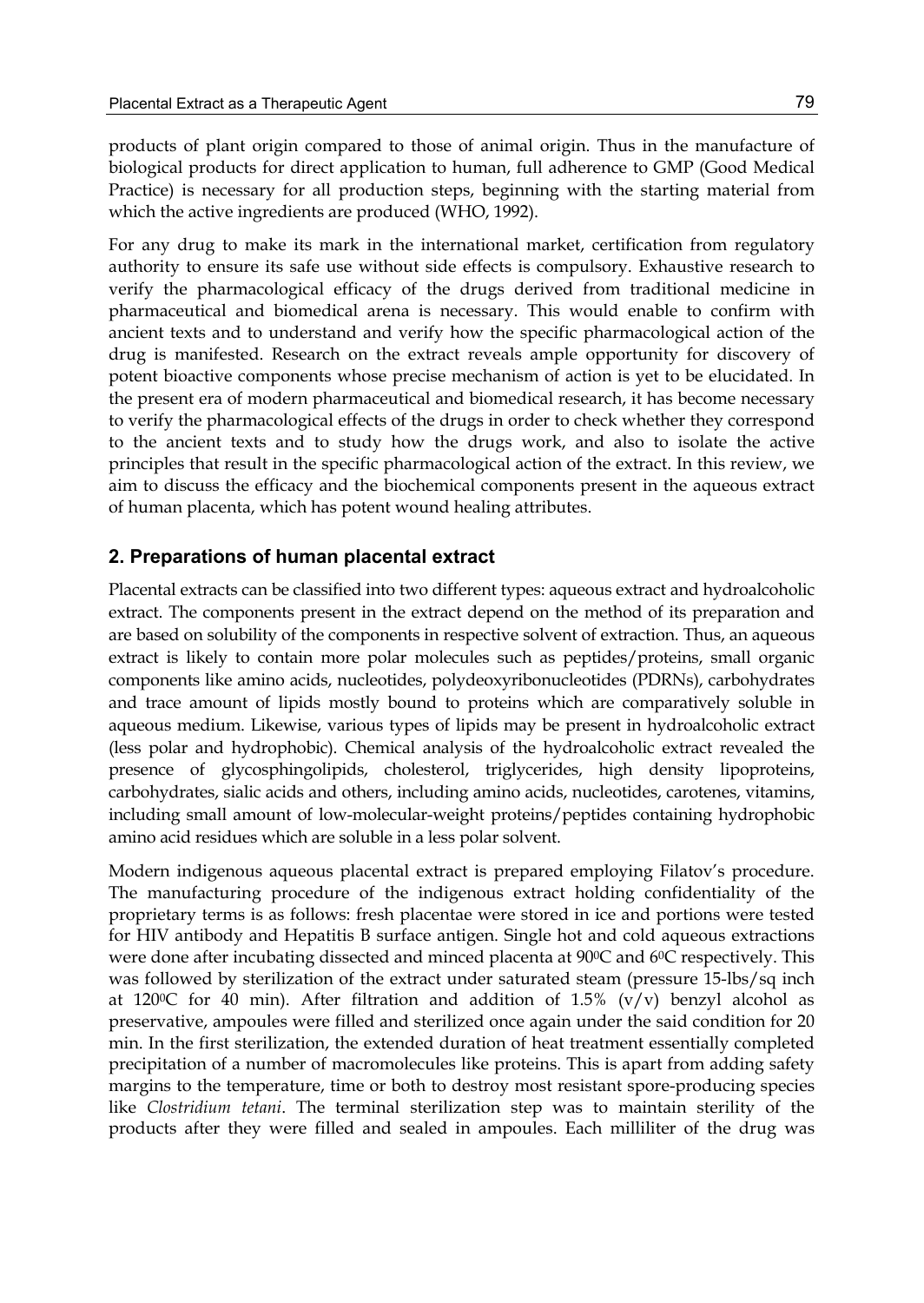derived from 0.1 g of fresh placenta. A single batch was prepared from the pool of several placentae. The trade name of the extract is 'Placentrex'. Carried over bioactive components in the extract depends on the method of its preparation. As the extract is prepared by repeated sterilization process, it is expected that it may contain macromolecules in their degraded forms together with small bio-organic compounds such as amino acids, peptides, small sized polypeptides, nucleotides, small polynucleotide fragments etc. Only those molecules that are heat stable and are able to withstand high sterilization pressure will remain biologically active. The active components with significant biological activity have been discussed later on. Presence of various organic components gives the extract a yellowish tinge [\(Datta and Bhattacharyya, 2004a\).](https://www.researchgate.net/publication/5332121_Spectroscopic_and_chromatographic_evidences_of_NADPH_in_human_placental_extract_used_as_wound_healer?el=1_x_8&enrichId=rgreq-d884e8ea60f76e65e795677d1e7e22a8-XXX&enrichSource=Y292ZXJQYWdlOzIyMTkyNzU1NjtBUzoxMDIwMDgxNTc2Mzg2ODdAMTQwMTMzMjA0ODg3OA==)

In India, several studies have been made on the drug used as wound healer. The extract is a potent biogenous stimulator and abundantly used as an efficient wound healer (Punshi, 1981). Broadly speaking, an aqueous extract of human placenta has the following actions in the body: it accelerates cellular metabolism providing the energy for the inflammatory response to occur. It also aids in absorption of exudates by controlling its formation, removal of unhealthy tissue by debridement and management of bacterial load that are required for good wound bed preparation [\(Hong et al., 2010\).](https://www.researchgate.net/publication/44673381_The_Effect_of_Human_Placenta_Extract_in_a_Wound_Healing_Model?el=1_x_8&enrichId=rgreq-d884e8ea60f76e65e795677d1e7e22a8-XXX&enrichSource=Y292ZXJQYWdlOzIyMTkyNzU1NjtBUzoxMDIwMDgxNTc2Mzg2ODdAMTQwMTMzMjA0ODg3OA==) It stimulates tissue regeneration processes. Aqueous extract of placenta contain nucleotides like PDRNs and NADPH that are known for their regeneration effect (Nelson and Cox, 2000). In addition, it also supplements growth factors and small peptides that help in matrix formation and cell adhesion, thereby promoting wound healing as described in details later on.

The hydroalcolic extract of placenta is more effective for the treatment of vitiligo. The method of preparation of a hydroalcoholic extract of fresh human placenta meant for vitiligo treatment has been reported earlier [\(Pal et al., 1995\).](https://www.researchgate.net/publication/15301724_Hydroalcoholic_human_placental_extraxt_Skin_pigmenting_activity_and_gross_chemical_composition?el=1_x_8&enrichId=rgreq-d884e8ea60f76e65e795677d1e7e22a8-XXX&enrichSource=Y292ZXJQYWdlOzIyMTkyNzU1NjtBUzoxMDIwMDgxNTc2Mzg2ODdAMTQwMTMzMjA0ODg3OA==) Such an extract from human placenta with efficient skin pigmenting activity has been developed based on experimental therapies. Glycosphingolipids, capable of inducing adhesion, spreading and motility of melanoma is present in the extract and therefore, may lead to skin pigmentation through induction of melanocytes [\(Pal et al., 2002\).](https://www.researchgate.net/publication/227681177_A_human_placental_extract_in_vivo_and_in_vitro_assessments_of_its_melanocyte_growth_and_pigment-inducing_activities?el=1_x_8&enrichId=rgreq-d884e8ea60f76e65e795677d1e7e22a8-XXX&enrichSource=Y292ZXJQYWdlOzIyMTkyNzU1NjtBUzoxMDIwMDgxNTc2Mzg2ODdAMTQwMTMzMjA0ODg3OA==)

#### **3. Role of placental extract in wound healing**

Wound healing is a very complex process that includes inflammation, cell migration, extracellular matrix deposition and cell maturation [\(Diegelmann and Evans, 2004\).](https://www.researchgate.net/publication/8883986_Wound_Healing_An_Overview_of_Acute_Fibrotic_and_Delayed_Healing?el=1_x_8&enrichId=rgreq-d884e8ea60f76e65e795677d1e7e22a8-XXX&enrichSource=Y292ZXJQYWdlOzIyMTkyNzU1NjtBUzoxMDIwMDgxNTc2Mzg2ODdAMTQwMTMzMjA0ODg3OA==) Several cytokines and growth factors are involved in inducing different cell types for healing. Extracellular matrixes such as collagen, laminin, and fibronectin are deposited in the dermis under the effects of fibroblasts in the later phase of healing. In the last phase, contraction of the dermis in full-thickness wounds and squamous differentiation of the keratinocytes on the surface of wounds concludes its maturation [\(Falanga, 2001\).](https://www.researchgate.net/publication/293108360_Introducing_the_concept_of_wound_bed_preparation?el=1_x_8&enrichId=rgreq-d884e8ea60f76e65e795677d1e7e22a8-XXX&enrichSource=Y292ZXJQYWdlOzIyMTkyNzU1NjtBUzoxMDIwMDgxNTc2Mzg2ODdAMTQwMTMzMjA0ODg3OA==) Among all the extracts of placenta that have been prepared, only the aqueous extract has been shown to have potent clinical efficacy in terms of healing. Aqueous extract from placenta is used as a licensed drug for wound healing under different trade names in India and overseas countries (Datta and Bhattacharyya, 2004a). This could be due the fact that the aqueous extract is a rich source of various bioactive peptides with tissue regeneration potential (Chakraborty and Bhattacharyya, 2005a; De et al., 2009). In addition, the extract also retains amino acids, nucleotides, polydeoxyribonucleotides and carbohydrates that might be responsible for wound healing. Most of the wound healers that are available in the market have anti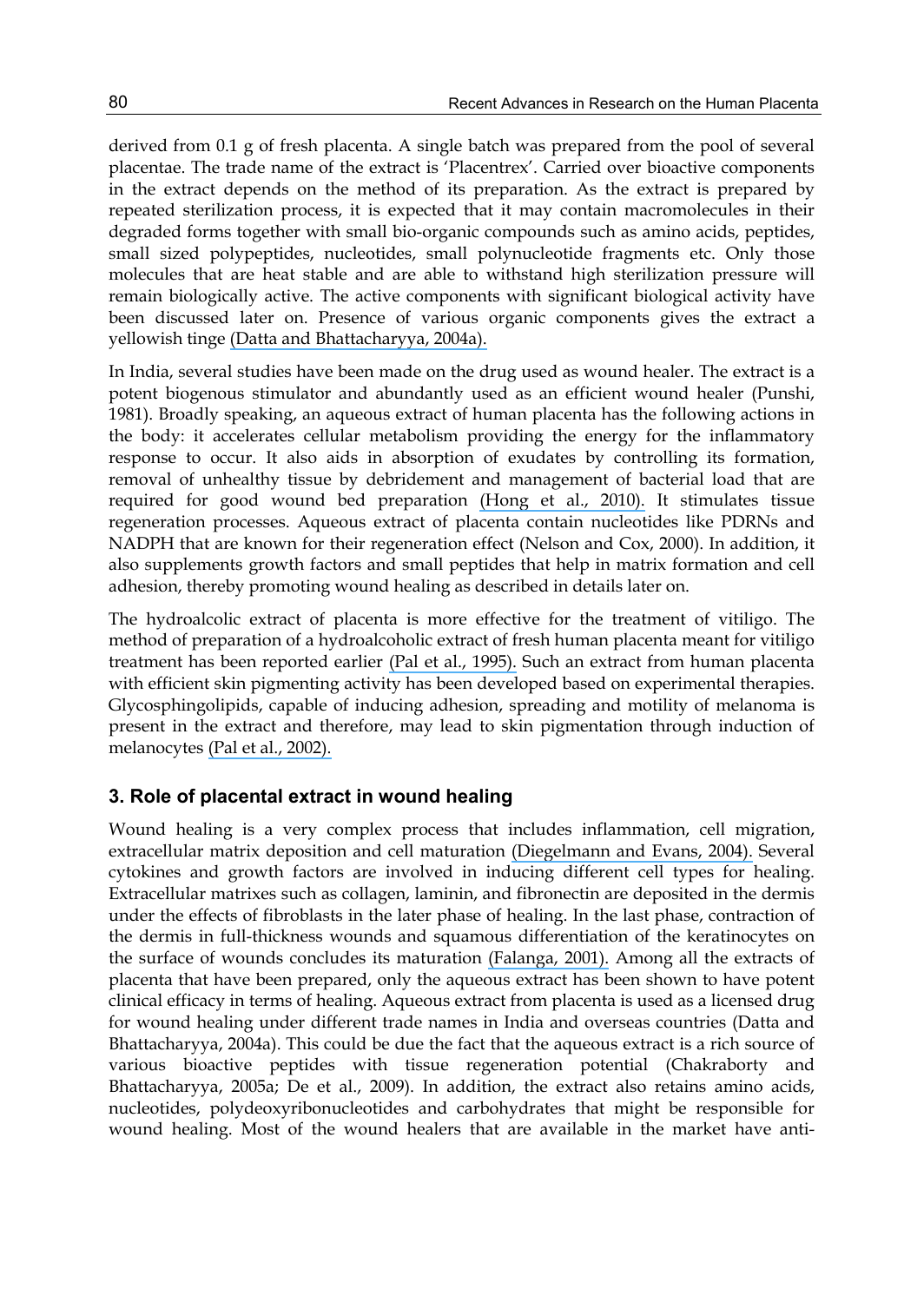microbial (antibacterial or antifungal) properties but the potency of the extract lies in the fact that it not only reduces the inflammatory phase and microbial burden on the wound (Chakraborty and Bhattacharyya 2005b) but also help in cell migration (Gupta and Chottopadhyay, 2008), matrix formation and tissue regeneration thereby ensuring sequential uninterrupted healing. Placental extract plays a beneficial role as a topical agent in the management of chronic non-healing wounds. It is reported that the extract promotes fibrogenesis, neoangiogenesis and epithelialisation [\(Shukla et al., 2004\).](https://www.researchgate.net/publication/8544996_A_trial_to_determine_the_role_of_placental_extract_in_the_treatment_of_chronic_non-healing_wounds?el=1_x_8&enrichId=rgreq-d884e8ea60f76e65e795677d1e7e22a8-XXX&enrichSource=Y292ZXJQYWdlOzIyMTkyNzU1NjtBUzoxMDIwMDgxNTc2Mzg2ODdAMTQwMTMzMjA0ODg3OA==) Globally, the extract is now accepted as an effective healer in burn injuries, chronic non-healing wounds, post surgical dressings, as well as bedsores [\(Chakraborty et al., 2009\).](https://www.researchgate.net/publication/38078650_Human_aqueous_extract_as_a_wound_healer?el=1_x_8&enrichId=rgreq-d884e8ea60f76e65e795677d1e7e22a8-XXX&enrichSource=Y292ZXJQYWdlOzIyMTkyNzU1NjtBUzoxMDIwMDgxNTc2Mzg2ODdAMTQwMTMzMjA0ODg3OA==)

Clinical evaluation of the aqueous extract revealed that it has anti-inflammatory and antiplatelet aggregation activity. As reported the extract exhibits anti-inflammatory response probably either through inhibition/inactivation of chemical mediators or by directly modulating prostaglandin (PG) production by suppression of cyclooxygenase (COX). Kinins, chemical mediators of nonimmunological type of inflammation, have two membrane receptor B1 and B2, for their activities. It has been reported that in cotton pellet induced subacute inflammation model, the extract may act as inhibitor of the B1-receptor thereby exerting its anti-inflammatory effect. It also helps in activation of the clotting cascade by trauma which results in platelet activation, followed by aggregation. The clinical study of platelet aggregation reflects that this extract can either inhibit PGs synthesis pathway or 5-hydroxytryptamine (5-HT) release. In addition, an aqueous extract of human placenta has also shown to stimulate collagen synthesis *in vivo* in rats. The significant increase in tensile strength and tissue DNA in the animals given the extract (intra muscular) indicates it was associated with marked collagen synthesis. The cytoplasmic repairment was revealed from regeneration of protein in appreciable amount. The efficiency of formation of collagen depends mainly on the synthesis of hydroxyproline, which was also shown to be appreciably high in the i.m. treated rats with the extract. These evidences, as reported, were further supported by pictures of histopathological changes showing maximum accumulation of collagen fibrils and epithelialisation (Biswas et al., 2001).

Human and animal models show that placental extract has an immunostimulating action both at cellular and humoral levels. It probably increases IgG and IgM at the humoral level and total lymphokines at the cellular level. It also reports several advantages over antibiotics and chemotherapeutic agents in terms of antibacterial activity including vascularisation of wound environment and is free from side effects [\(Chakraborty et al., 2009\).](https://www.researchgate.net/publication/38078650_Human_aqueous_extract_as_a_wound_healer?el=1_x_8&enrichId=rgreq-d884e8ea60f76e65e795677d1e7e22a8-XXX&enrichSource=Y292ZXJQYWdlOzIyMTkyNzU1NjtBUzoxMDIwMDgxNTc2Mzg2ODdAMTQwMTMzMjA0ODg3OA==)

The injectable form of placental extract was found to be very effective, inexpensive and excellent stimulant of granulation tissue, which is superior to the dressing of povidone iodine (Pati et al., 2001). Human placental dressing was found to be effective in clinical wound healing for chronic varicose ulcers [\(Burgos et al., 1989\).](https://www.researchgate.net/publication/20474003_Placental_angiogenic_and_growth_factors_in_the_treatment_of_chronic_varicose_ulcers_Preliminary_communication?el=1_x_8&enrichId=rgreq-d884e8ea60f76e65e795677d1e7e22a8-XXX&enrichSource=Y292ZXJQYWdlOzIyMTkyNzU1NjtBUzoxMDIwMDgxNTc2Mzg2ODdAMTQwMTMzMjA0ODg3OA==) Later, this finding was supported by [Subramanian et al., 1990.](https://www.researchgate.net/publication/21068692_Effects_of_placental_dressing_indolent_ulcers?el=1_x_8&enrichId=rgreq-d884e8ea60f76e65e795677d1e7e22a8-XXX&enrichSource=Y292ZXJQYWdlOzIyMTkyNzU1NjtBUzoxMDIwMDgxNTc2Mzg2ODdAMTQwMTMzMjA0ODg3OA==) The wound healing potency of the aqueous extract of placenta is thus clinically well established and a lot of evidences support these findings. However, the active components present and the molecular mechanisms that are involved in the healing process are yet to be defined. The variety of biological actions of aqueous extract of human placenta is a matter of increasing interest. Characterization of such extract by isolating the active components present in it and to determine their mechanism of action related to wound healing process is of utmost requirement. This is because scientific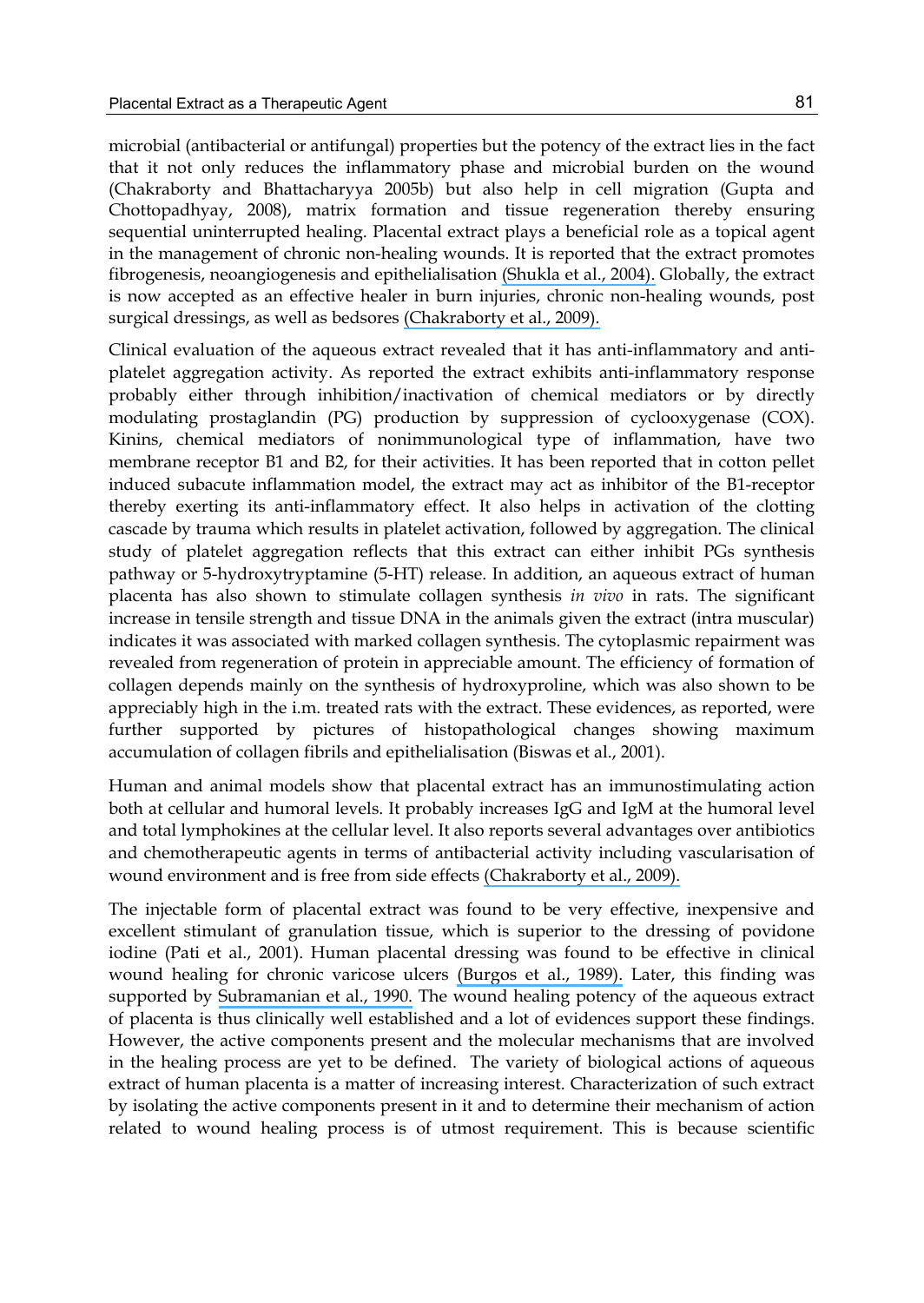assessment of such extract is necessary for its better acceptance in medical practice with a more convincing approach.

#### **4. Biochemical characterization and possible mechanism of action of the extract**

Human placental extract manufactured by a proprietary extraction method using term human placenta as a raw material has potent therapeutic efficacy. Use of placental extract in different preparations under various trade names is a recommended worldwide practice. Developed from folk knowledge, the aqueous extract is used as a globally accepted licensed drug in post surgical dressings, as a healer in burn injuries and chronic wounds under different trade name in many countries including India [\(Chakraborty et al., 2009\).](https://www.researchgate.net/publication/38078650_Human_aqueous_extract_as_a_wound_healer?el=1_x_8&enrichId=rgreq-d884e8ea60f76e65e795677d1e7e22a8-XXX&enrichSource=Y292ZXJQYWdlOzIyMTkyNzU1NjtBUzoxMDIwMDgxNTc2Mzg2ODdAMTQwMTMzMjA0ODg3OA==) 

Isolating active components present in a biological extract is a natural propagation towards characterization of the drug. The contents present in the extract depend on the method of its preparation. An aqueous extract of placenta contains amino acids, peptides, glycosaminoglycans, lipids, polynucleotides (mainly polydeoxyribonucleotide fragments), vitamins, minerals etc. Some of them can be chemically or biologically synthesized but many of them can only be obtained by isolating them from a natural source. An aqueous extract of human placenta of potent therapeutic value is under research in terms of identifying the active components present and the biochemical basis of its mode of action. It was initiated at Indian Institute of Chemical Biology, Kolkata, India from 1999 and is still ongoing. The drug 'Placentrex' – manufactured by Albert David Ltd., Kolkata has been used for this purpose, which is used as wound healer from long back. The extract is prepared under relatively harsh conditions; as a result of which macromolecules are degraded generating low molecular weight bio-organic compounds e.g. amino acids, peptides, small sized polypeptides, nucleotides, small polynucleotide fragments etc. Owing to the presence of PDRNs, the spectral pattern of the extract corresponds mostly to that of DNA with a high absorption at 260 nm. Characterization of such extract by isolating the active components present in it and to determine their mechanism of action related to wound healing would be significant.

Major findings with its constituents include demonstration of minimal batch variation of the extract using conventional spectroscopic and chromatographic techniques like UV-VIS absorption spectra, FT-IR, TLC, HPTLC and HPLC and also by newly developed method for fingerprinting of multi-component drugs using fluorescence Excitation-Emission-Matrix (EEM) plots. Since there is no fingerprinting technique, which could be applied universally to separate different class of components, combination of different modes is used and upgradation of finger printing procedures is an active area of present research. Fluorescence spectroscopy has versatile application in chemistry and biochemistry. Modern versions of spectrofluorimeters are equipped with generation of three dimensional (3D) contour plots, also called EEM plots. where the z-axis represents emission intensity. Its advantage lies on presentation of chromophores having different excitation and emission patterns in a single profile. In analytical chemistry, it is frequently used in environmental and hydrological studies. Moreover, since wide excitation and emission zones are covered in a single profile, there is no scope of missing any newly emerged fluorophore in a batch. This safeguard is almost impossible to include in two-dimensional fluorescence emission profiles. A high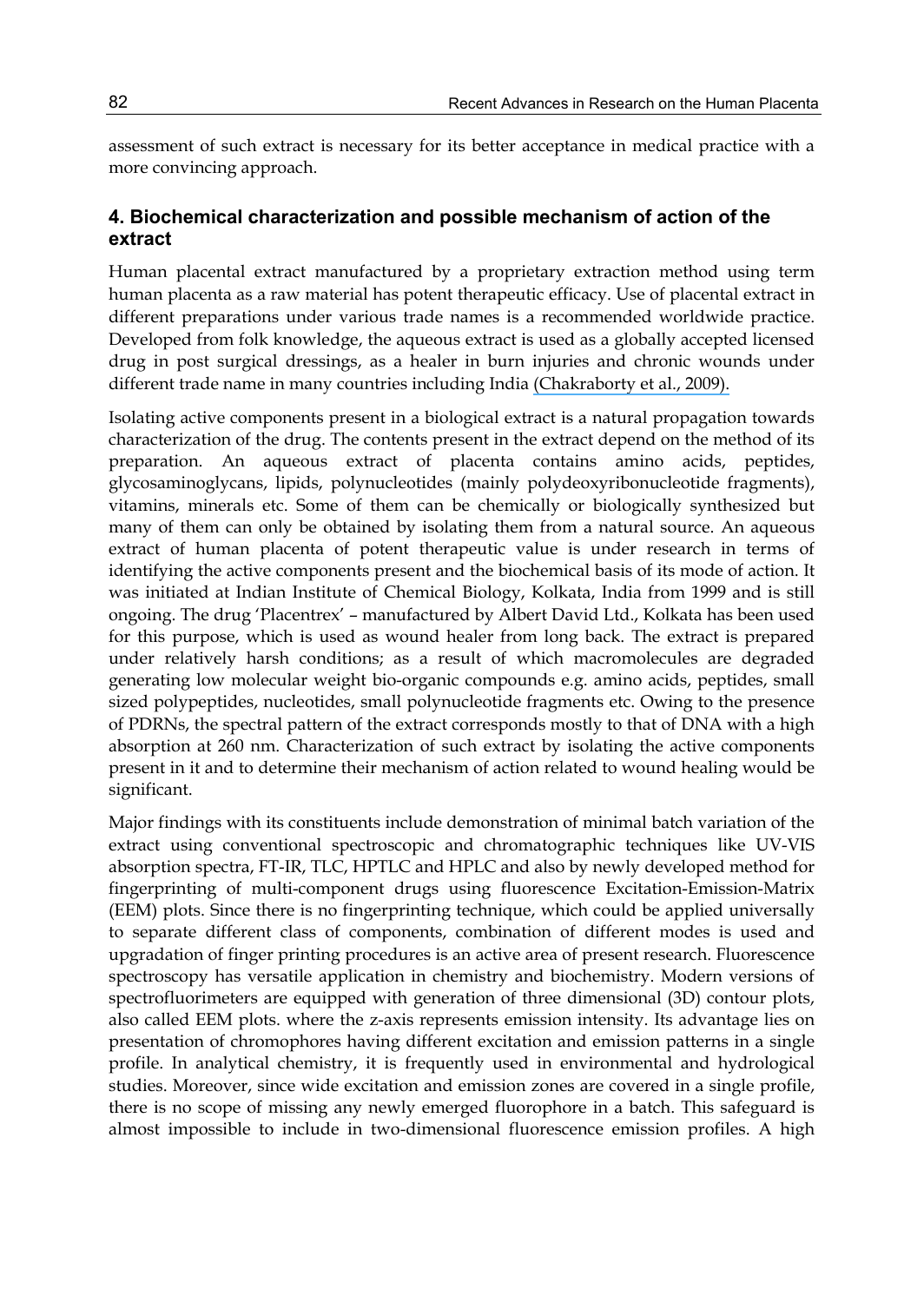degree of consistency between different batches of the drug was observed from EEM. Validity of these results from EEM was crosschecked by different spectroscopic and chromatographic modes [\(Datta and Bhattacharyya, 2004b\).](https://www.researchgate.net/publication/8362895_Analysis_of_fluorescence_excitation-emission_matrix_of_multicomponent_drugs_A_case_study_with_human_placental_extract_used_as_wound_healer?el=1_x_8&enrichId=rgreq-d884e8ea60f76e65e795677d1e7e22a8-XXX&enrichSource=Y292ZXJQYWdlOzIyMTkyNzU1NjtBUzoxMDIwMDgxNTc2Mzg2ODdAMTQwMTMzMjA0ODg3OA==) This consistency reflects standardization of the manufacturing process of the drug and also adherence of uniform placental composition irrespective of the nutritional status of mothers. Fluorescence spectroscopy has been shown to have capability of identifying the fluorophores in a complex multi-component biological system.

During characterization of the extract, a fluorophore has been detected which had excitation and emission properties similar to nicotinamide adenine dinucleotide, reduced form (NADH) and nicotinamide adenine dinucleotide phosphate, reduced form (NADPH). When excited at 340 nm, it results in fluorescence emission having maxima around 436 nm, which is fairly specific for NADH and NADPH. These are natural constituents of placenta and play important roles in different metabolic pathways including wound healing. NAD/NADH and NADP/NADPH are major redox-active 'electron storage' compounds. One or both of these 'redox pairs' is involved in every major biochemical pathway. They participate in the trafficking of electrons as 'reducing equivalents,' the electron packets that facilitate metabolism. Evidence of only free and bound NADPH (supplying as a substrate or cofactor for enzymes) were demonstrated using thin layer chromatography and reversed-phase HPLC. Since NADPH is known to regulate a number of phenomena related to wound healing, we have investigated its presence in different batches of the drug. Biological functionality of the fluorophore in the extract has been confirmed by enzymatic assay. It has been shown that NADPH in aging human skin cells increases synthesis of collagen involving filaggrin and keratin *in vitro* [\(Datta and Bhattacharyya 2004a\).](https://www.researchgate.net/publication/5332121_Spectroscopic_and_chromatographic_evidences_of_NADPH_in_human_placental_extract_used_as_wound_healer?el=1_x_8&enrichId=rgreq-d884e8ea60f76e65e795677d1e7e22a8-XXX&enrichSource=Y292ZXJQYWdlOzIyMTkyNzU1NjtBUzoxMDIwMDgxNTc2Mzg2ODdAMTQwMTMzMjA0ODg3OA==)

The extract also has the ability for *in vitro* NO induction in mouse peritoneal macrophage and human peripheral blood mononuclear cells (PBMC). The aqueous extract has been investigated in terms of induction of NO by macrophages. It has been demonstrated that with an increase of NO production, concomitant decrease in NADPH present in the applied placental extract was observed, thereby indicating that the NADPH pool of placental extract is metabolized, further justifying the biological potency of this nucleotide in the extract [\(Chakraborty et al., 2006\).](https://www.researchgate.net/publication/7436148_In_vitro_induction_of_nitric_oxide_by_mouse_peritoneal_macrophages_treated_with_human_placental_extract?el=1_x_8&enrichId=rgreq-d884e8ea60f76e65e795677d1e7e22a8-XXX&enrichSource=Y292ZXJQYWdlOzIyMTkyNzU1NjtBUzoxMDIwMDgxNTc2Mzg2ODdAMTQwMTMzMjA0ODg3OA==) It has been well documented that nitric oxide (NO) has multiple effects at the molecular, cellular and physiological level in wound healing. It promotes inflammatory mediation of repair mechanism and wound matrix development followed by remodeling. NO mediated cellular signaling possibly enhances wound repair by increasing tissue oxygen availability through angiogenesis. It is produced in macrophages by the enzyme inducible nitric oxide synthase (iNOS) during wound healing [\(Luo and Chen, 2005\).](https://www.researchgate.net/publication/8017091_Luo_JD_Chen_AFNitric_oxide_a_newly_discovered_function_on_wound_healing_Acta_Pharmacol_Sin_26259-264?el=1_x_8&enrichId=rgreq-d884e8ea60f76e65e795677d1e7e22a8-XXX&enrichSource=Y292ZXJQYWdlOzIyMTkyNzU1NjtBUzoxMDIwMDgxNTc2Mzg2ODdAMTQwMTMzMjA0ODg3OA==) It acts as a biological signaling and effector molecule capable of diffusing across membranes and reacting with a variety of targets. Once induced, production of NO within the tissue can induce an environment that is toxic to invading microorganism [\(Efron et al., 2000\).](https://www.researchgate.net/publication/12448089_Role_of_nitric_oxide_in_wound_healing?el=1_x_8&enrichId=rgreq-d884e8ea60f76e65e795677d1e7e22a8-XXX&enrichSource=Y292ZXJQYWdlOzIyMTkyNzU1NjtBUzoxMDIwMDgxNTc2Mzg2ODdAMTQwMTMzMjA0ODg3OA==) It promotes inflammatory mediation of repair mechanism and wound matrix development followed by remodeling. The extract has also shown to induce interferon- $\gamma$  (IFN- $\gamma$ ) production by macrophages [\(Chakraborty et al., 2006\).](https://www.researchgate.net/publication/7436148_In_vitro_induction_of_nitric_oxide_by_mouse_peritoneal_macrophages_treated_with_human_placental_extract?el=1_x_8&enrichId=rgreq-d884e8ea60f76e65e795677d1e7e22a8-XXX&enrichSource=Y292ZXJQYWdlOzIyMTkyNzU1NjtBUzoxMDIwMDgxNTc2Mzg2ODdAMTQwMTMzMjA0ODg3OA==) 

Anti-microbial property of the extract against a large number of pathological microorganisms related to prevention of secondary infections to wounds has also been demonstrated. The extract has an effective inhibitory role on the growth of different microbes particularly growth of clinically isolated bacteria, e.g. *E. coli* from urine and blood culture and *S. aureus* from pus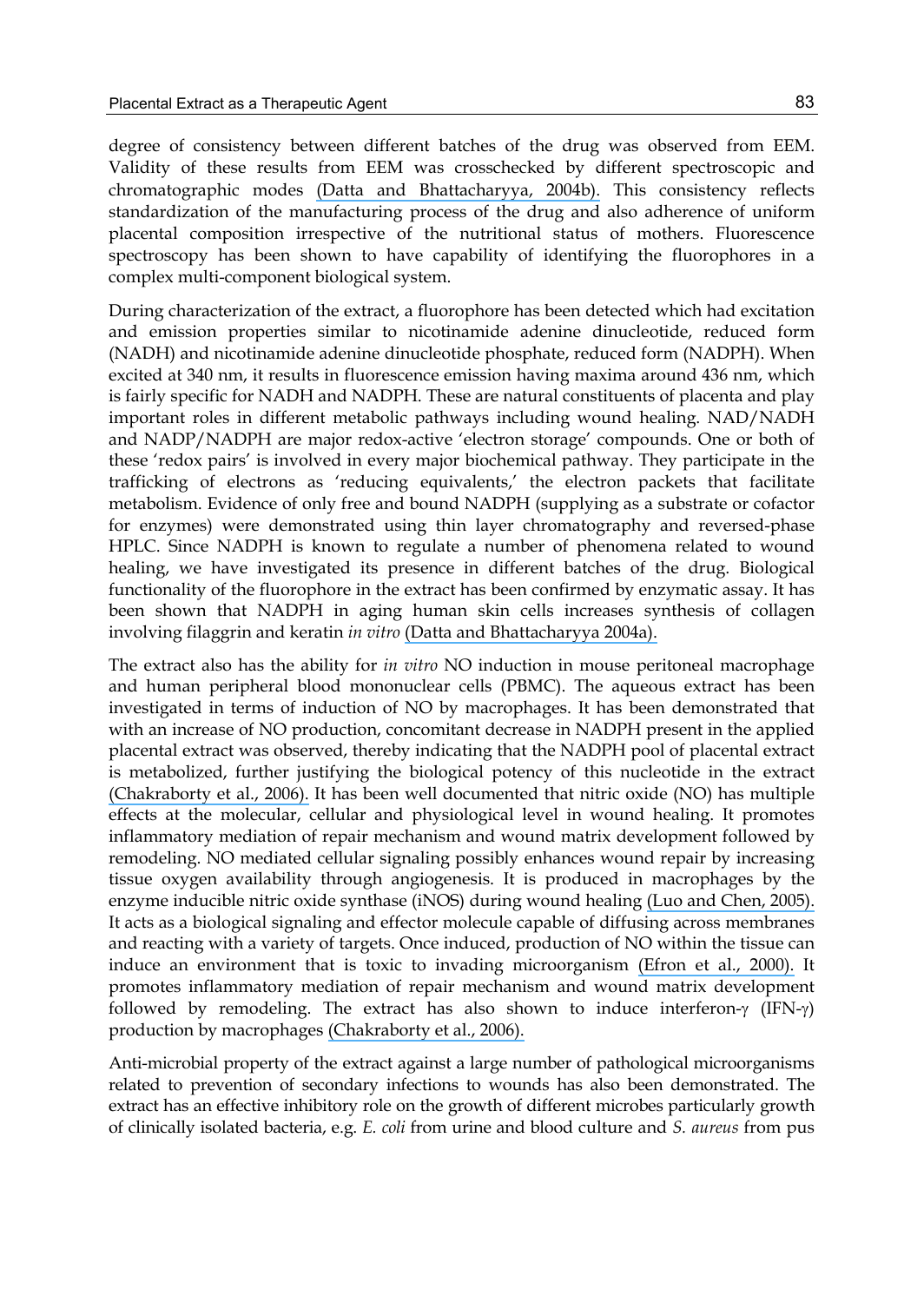cells. Drug resistant strains such as *E. coli DH5* $\alpha$  *Pet-16 AmpR and Pseudomonus aeruginosa CamR* were also significantly inhibited by the extract. The extract has both bacteriostatic and fungistatic activities. Dose-dependent response of the extract was observed. A mixture of polydeoxyribonucleotides (PDRNs) appears to be the causative agent. Partial protection of the wound from secondary microbial infection is thus indicated. Though the mechanism of such growth-inhibitory activities has not been studied, it is predicted that the PDRNs present in the extract enter the microbes and interfere with their replication machinery (Chakraborty and Bhattacharyya, 2005b).

An important finding was isolation and purification of a peptide of around 7.4 kDa from the extract. Derived partial amino acid sequence from mass spectrometric analysis showed its homology with human fibronectin type III. Under nondenaturing condition, it formed aggregate, the elution pattern of which was identical to that of fibronectin type III as confirmed by reverse-phase HPLC. Immuno-blot of the peptide showed strong cross reactivity with reference human fibronectin type III-<sub>C</sub>. It draws special attention because its partial amino acid sequence showed homology with 10th type-III fibronectin peptide that also contains the 'RGD' signature sequence endowed with cell adhesion properties (Nath and Bhattacharyya, 2007). The importance of fibronectin in cutaneous wound healing is well documented as a general cell adhesion molecule by promoting the spread of platelets at the site of injury. It also helps in the adhesion and migration of neutrophils, monocytes, fibroblasts and endothelial cells into the wound region, and the migration of epidermal cells through the granulation tissue (Chakraborty and Bhattacharyya, 2005a).

Considering the importance of peptides in wound healing, the fraction was further characterized in terms of regulation of some enzyme activities related to repair mechanism. Primary investigation revealed that the drug stabilizes some serine proteases against their autodigestion by reversibly inactivating them, which enhances the efficiency of proteolytic enzymes thereby facilitates wound healing. Further it has been demonstrated that one or more peptides from human placental extract including fibronectin type III stabilize trypsin activity after strong association, which is reversible in nature. In presence of excess substrate, the conjugate is dissociated. Regulation of trypsin activity with prevention of autodigestion has been demonstrated in De *et al*, 2011.

As a working hypothesis, wound healing can be broadly categorized into three overlapping phases both in terms of time and space - cleansing or debridement, following which proliferation occurs to provide a platform for tissue regeneration and finally differentiation occurs. During debridement, extensive 'hydrolytic activity' ensures proper cleaning of the wounded tissue. The last two stages of healing require extensive 'synthetic activity' and minimal hydrolytic activity. Trypsin and similar proteolytic enzymes help in debridement and prevent keloid formation during wound healing and therefore regulation of its activity is an important criterion. Trypsin, chymotrypsin, collagenase, papain, bromelein etc were reported to be effective in wound healing as a debriding agent. These agents remove foreign bodies and necrotic tissues and reveals healthy, bleeding tissues so that the wound can heal (Buck and Phillips, 1970; Craig, 1975; Ramundo and Gray, 2009). Thus, it is expected that the peptide would have greater half-lives in the blood, as serine proteases form a major part of blood proteases. Proportionate mixing of 'Placentrex' with some proteolytic enzymes and subsequent evaluation of its efficacy in wound healing, may be another promising avenue of the future study leading to the development of an effective wound healer with debridement potential.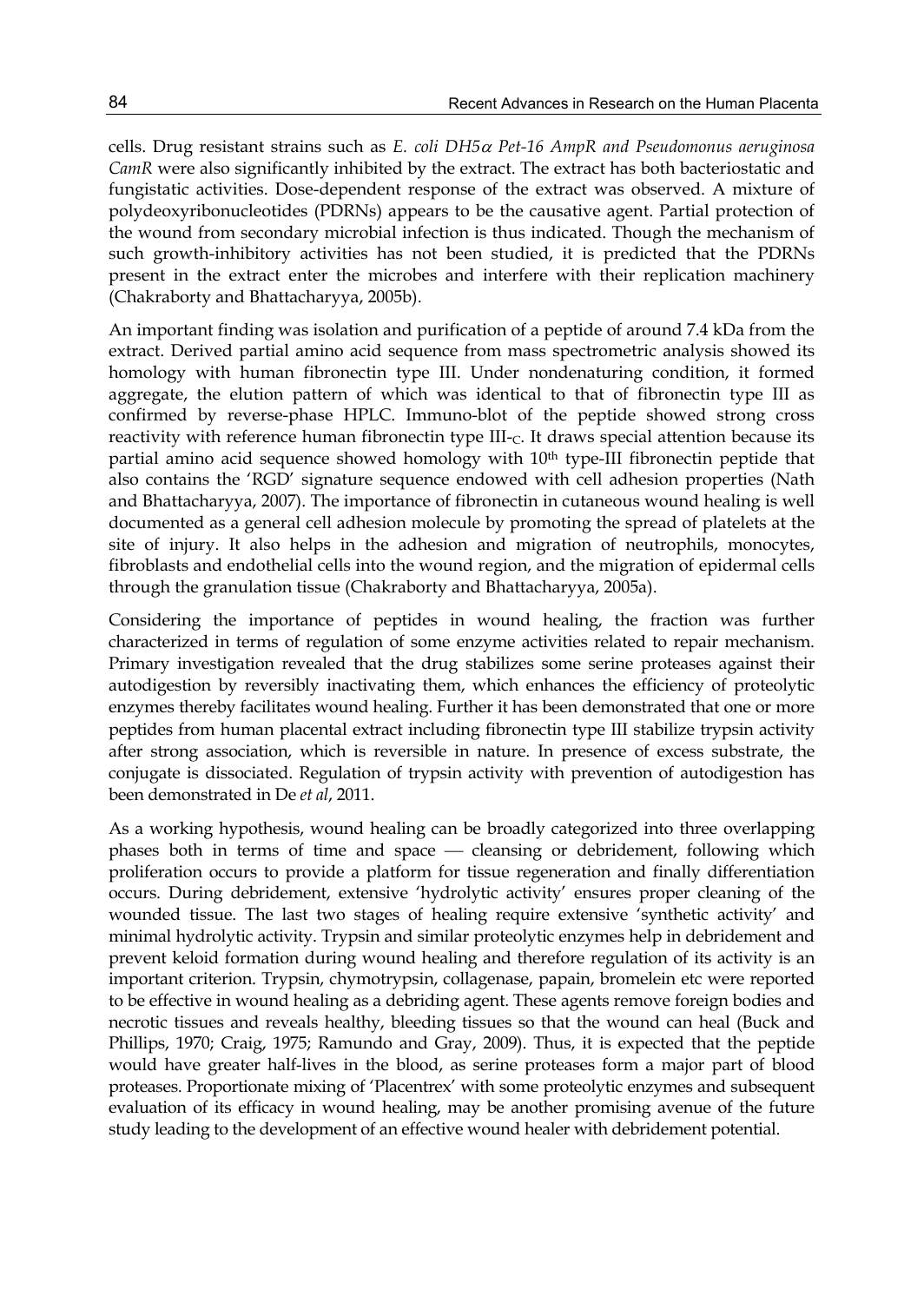It remains questionable whether the proteins and peptides of the drug remain stable in human blood as the blood contains many proteases. There is an array of proteases in blood, which include thrombin, plasmin, Hageman factor, blood coagulation cascade enzymes etc. Though it is well known that blood proteases are quite specific about their substrates, the question of stability of the drug components remains an important issue from clinical point of view. It has been demonstrated by size exclusion HPLC that the peptide fraction of the drug remains unaffected in presence of plasma and serum proteases from human blood (Fig. 1). In reverse, it has also been demonstrated by gelatin zymography that the blood proteases remain unaffected after incubation for 48 hrs in presence of the placental peptide fraction (Fig. 2). However, protease-substrate interactions are not always guided by the specificity of the protease. One essential requirement for proteolysis is that the hydrolysable bond must be physically accessible to the catalytic site of the protease. Often proteins can survive proteolysis out of its compact globular structures under physiological conditions in presence of proteases. It is generally observed that any drug administered through intra venous or intra muscular remains active in circulation for a maximum period of 48 hours after which it is removed from circulation by metabolism or excretion. Thus the studies were restricted within 48 hrs.



Fig. 1. Stability of the peptide fraction from placental extract in presence of blood protease (plasma) over 48 hr as observed from size exclusion HPLC using Waters Protein Pak 125 column (fractionation range 2-20 kDa). The sharp major peak corresponds to the unresolved peptide fractions of Mw 10-16 kDa while the second peak corresponds to elution of small bioorganic molecules. The overlapping profiles from top to bottom indicate samples of incubation time 0, 6, 18, 24, 48 hr respectively at 37°C. The loss of intensity appears to be due to partial precipitation of the peptides removed by centrifugation though there is no indication of multimer formation at the void volume of the column. The downward arrow indicates the void volume.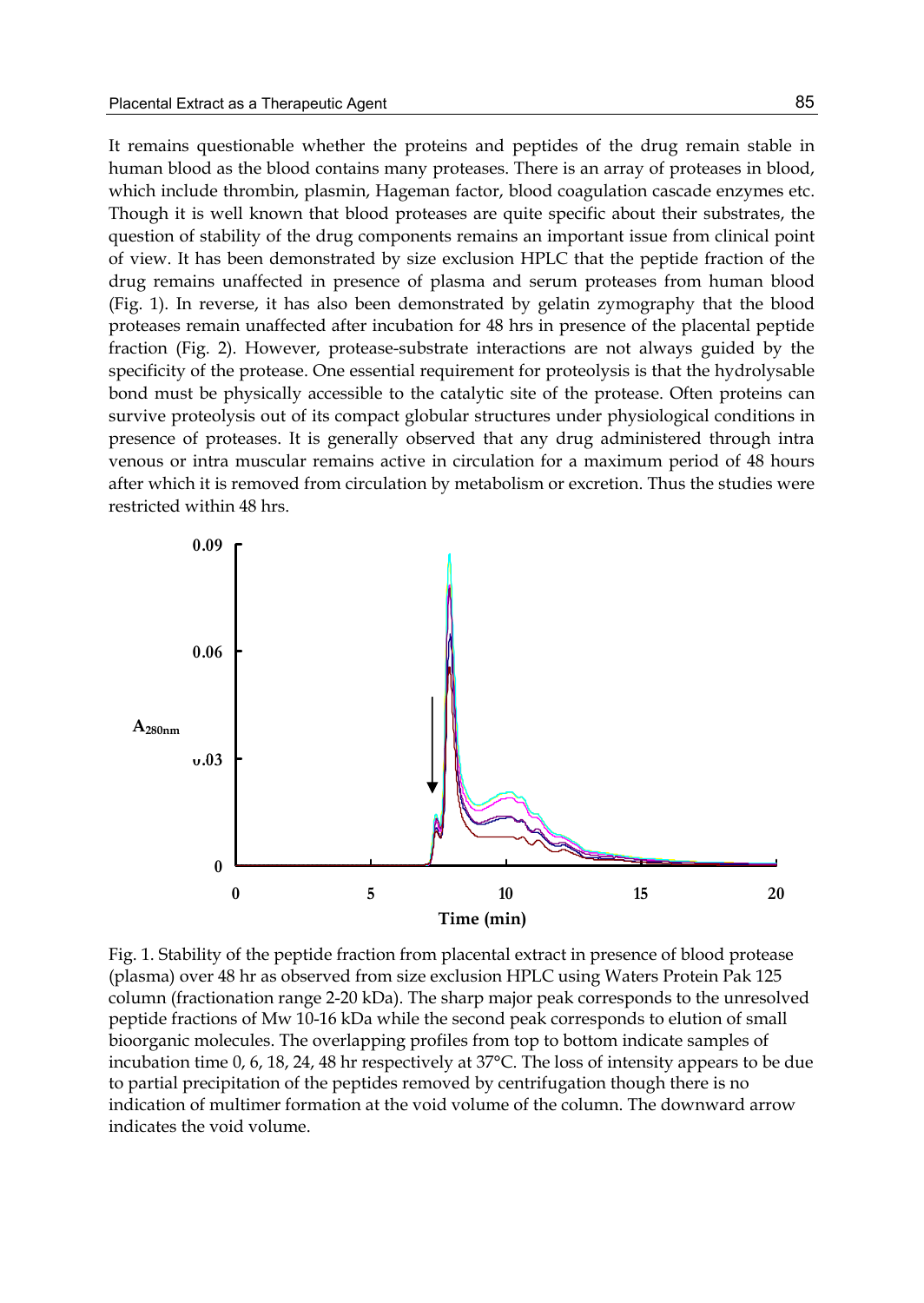

Fig. 2. Stability of blood proteases in presence of peptide fraction of human placental extract as observed by gelatin zymography. (A) Representing trypsin 0.75 ng (lane 1), buffer as control (lane 2), serum isolated from blood (lane 3) and plasma (lane 4), both were incubated for 48 hr with 10  $\mu$ g/ml of peptide fraction of the placental extract. (B) Human serum (lane 1) and plasma (lane 2) as control.

As a part of the healing process, the body enters a hypermetabolic phase, where there is an increase in demand for carbohydrates. Cellular activity is fuelled by adenosine triphosphate (ATP), which is derived from glucose, providing the energy for the inflammatory response to occur. In addition to their role in metabolic process, carbohydrates are involved in cellular signaling as well as cell-cell interaction. While addressing roles of carbohydrates, interaction of lysozyme with the extract was investigated. The enzyme showed positive reactivity in a time and concentration dependent manner indicating that carbohydrate residues were present. Attempts are in progress to identify these residues by GC-MS in presence of reference sugars (unpublished observation).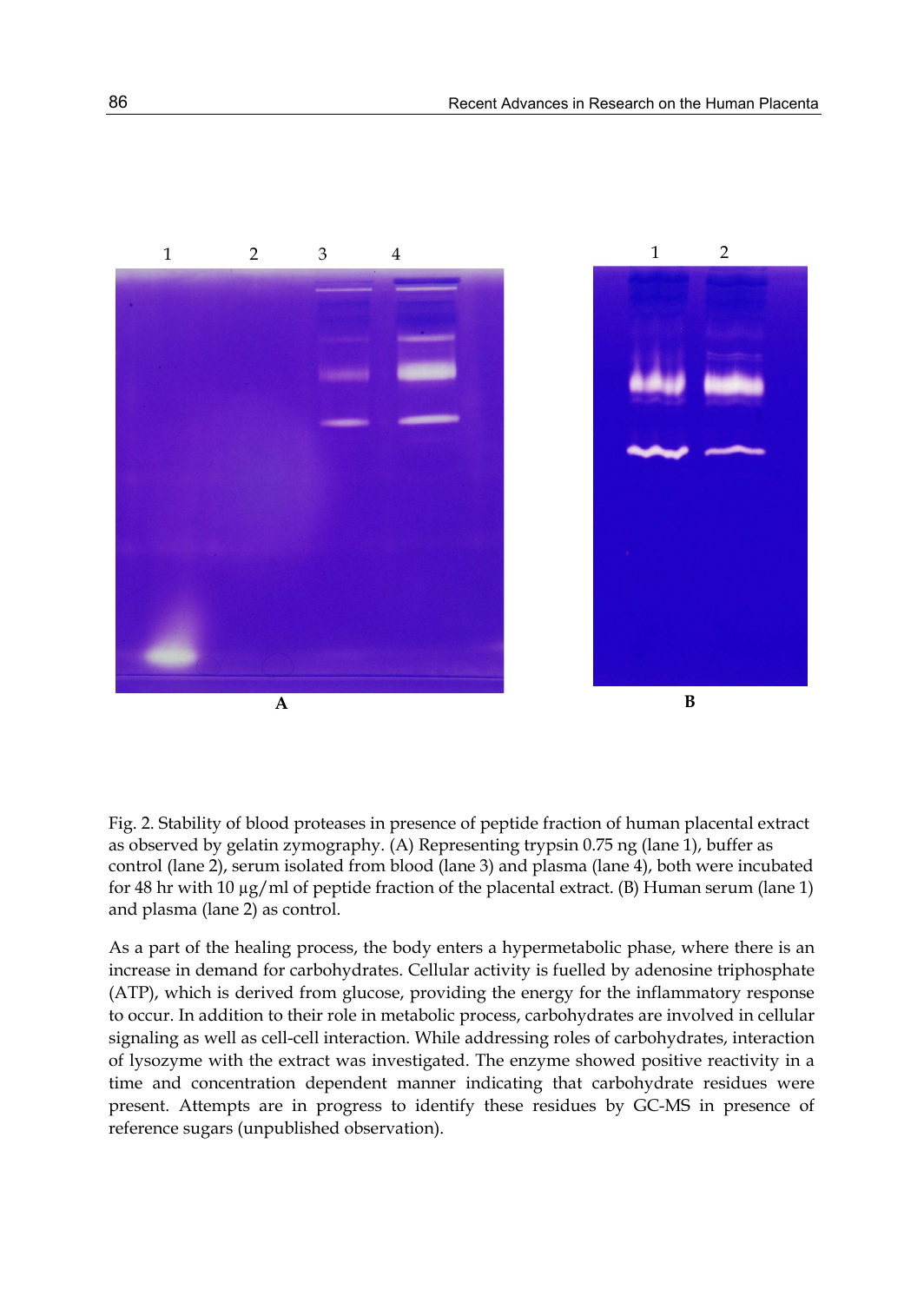This multifaceted character of the drug encourages further investigation following which the biochemical basis of its mode of action is likely to be highlighted.

#### **5. Multiple therapeutic properties of aqueous extract of human placenta**

Several clinical investigations and findings have been reported on effective therapeutic use of placental extract such as clinical evaluation in radiation-induced oral mucositis (Kaushal et al., 2001), restorative effects in X-ray-irradiated mice (Mochizuki and Kada, 1982), for the treatment of myopic and senile chorio-retinal dystrophies (Girotto and Malinverni, 1982), rheumatic arthritis (Rosenthal, 1982), osteoarthritis (Kim et al, 2010), skin diseases (Punshi, 1981), for prevention of recurring respiratory infections (Lo Polito, 1980), in the therapy of urticarias (Mittal, 1977), in therapy of children with asthmatic bronchitis (Vecchi et al., 1977), in atrophic rhinitis (Sinha et al, 1976), on hepatic drug metabolizing enzymes (Bishayee et al., 1995), in cerebral arteriosclerosis (Lafay 1965), in periodontal disease (Calvarano et al., 1989). Topical treatment of cervico-vaginal lesions using a placental extract with anticomplement activity (Sgro, 1978), local therapy of psoriasis (Lodi et al., 1986), treatment of vitiligo with topical melagenine (Suite and Quamina, 1991) has also been reported to be successful. A number of reports have been found on placental extract effective in arthritis (Yeom et al., 2003). Effectiveness of topical application of polydeoxiribonucleotide from human placenta in gynaecology has been documented (Bertone and Sgro, 1982). Postirradiation cystitis improved by instillation of early placental extract in saline (Mićić and Genbacev, 1988) and placental extract injections in the treatment of loss of hair in women is also documented (Hauser, 1982). It was reported that aqueous human placental extract induced potentiation of morphine antinociception may have a clinical significance for the treatment of persistent or chronic pain (Gurgel et al., 2000). Clinical evaluation of the aqueous extract has shown that the drug acts as a potent wound healer with anti inflammatory and immunotropic effect. Placental extract has long been used as a cosmetic supplement for skin care and skin pigmentation (Pal et al., 2002). Recently it has been reported that menopausal symptoms and fatigue in middle-aged women improved after the treatment with the aqueous placental extract (Kong et al., 2008). It has been reported that an aqueous extract of human placenta was found to offer protection against established experimental visceral leishmaniasis in BALB/c mice and hamsters, whether the *Leishmania donovani* strain involved was one that was sensitive or resistant to pentavalent antimony. Based on the results of this pilot study, a further evaluation of the efficacy of human placental extract therapy, which may offer a cost-effective way of improving the treatment of antimony-resistant cases of visceral leishmaniasis, is being undertaken (Chakraborty et al., 2008).

Several studies have shown therapeutic use of other animal placenta also. Recent report shows that the protective effect of porcine placental extract in contact hypersensitivity is mediated by inhibition of the inflammatory responses and IgE production to modulate skin inflammation (Jash et al., 2011). Cow placental extract efficiently accelerates cell division and growth factor expression by raising the insulin-like growth factor (IGF-1) mRNA and protein level to increase hair follicle size and hair length in murine (Zhang et al., 2011). Bovine placental extract is capable of improving the tenderness of certain injuries that are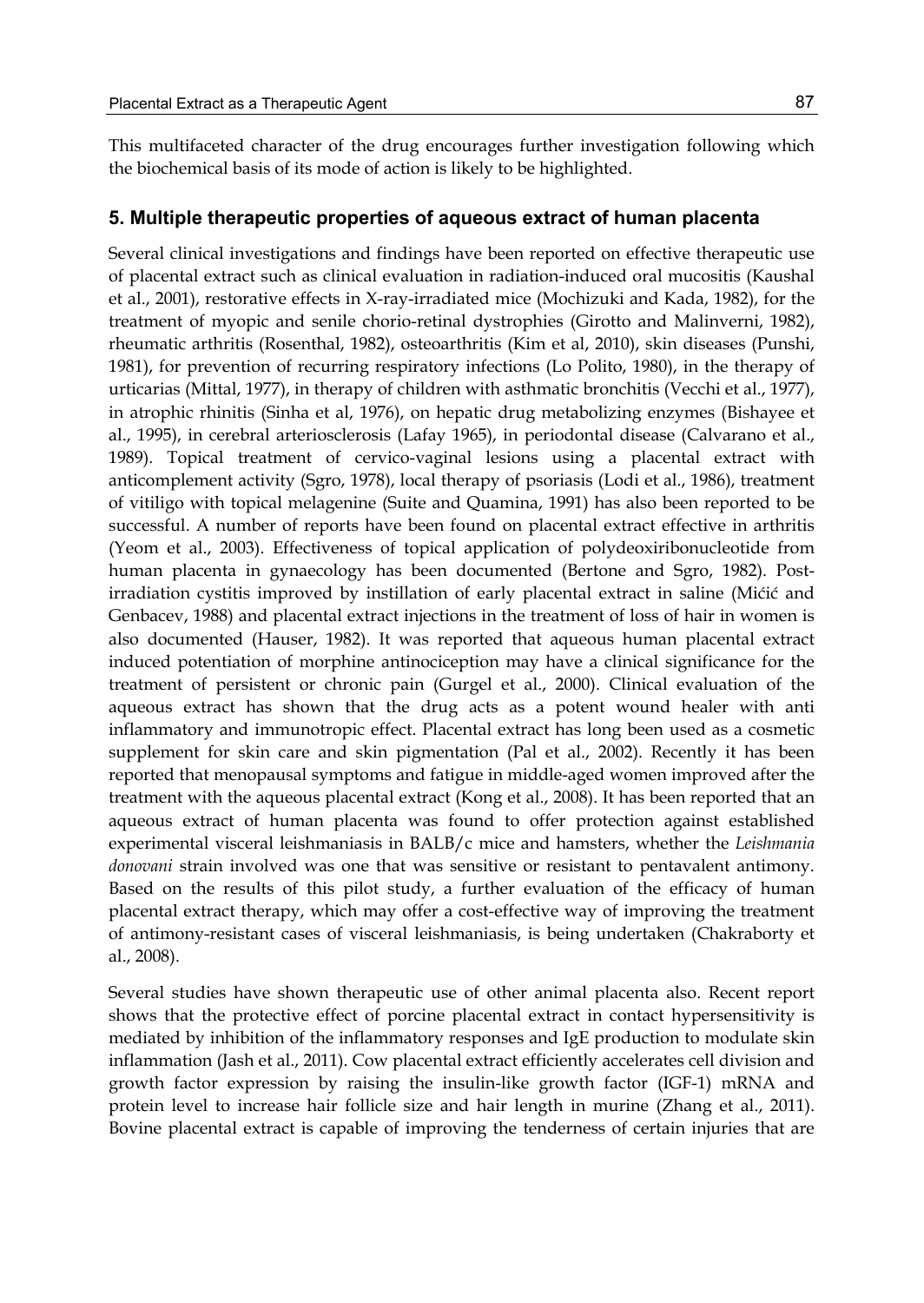relatively high in connective tissue, while avoiding myofibrillar protein hydrolysis (Phillips et al. 2000). An immunomodulatory peptide was isolated from aqueous extract of bovine placenta which showed no significant homology with other immunomodulatory peptides (Fang et al., 2007). Thus, the therapeutic potency of placental extract has earned global recognition.

### **6. Conclusion**

Natural medicine continues to play an important role for prevention, alleviation and cure of diseases. In some part of the Western world, the use of traditional medicine has been largely lost. However, it is a widespread phenomenon in the developing countries where 80% of the population is still relying on traditional medicine for primary healthcare. Derived from folklore, human placental preparations show immense therapeutic value and can be safely used once it is ensured that the source is free from fatal infections like HIV, HBV, HCV and alike. The aqueous extract of human placenta is a scientifically proven potent wound healer. Characterization of active components present in different placental preparations and correlating them with their therapeutic actions are the promising avenue for future study. A fibronectin type III-like peptide present in the aqueous extract appears to be one of the key components for wound healing. It is known from the literature that this type of peptide inhibits tumor growth, angiogenesis and metastasis. Therefore, future work should include evaluation of human placental extract as anti-tumor agent. Identification of the possible signaling pathways for wound healing as well as other therapeutic properties of the placental peptide should receive immediate attention. Additional components identified include PDRN and NADPH. Further, yet unidentified peptides or small molecules might also be present in various preparations of the extract that might play roles in wound healing and related disorders. Identification of other biologically active components in the extract and their mechanism of action in terms of cellular signaling, which play significant role in wound healing also needs to be addressed.

### **7. Acknowledgement**

Work was supported by a research grant from the drug house Albert David Ltd. Kolkata. We thank Ms. Debashree De (SRF, CSIR-New Delhi) and Ms. Anwesha Majumder (SRF, Albert David Ltd.) for their contribution in zymography and size exclusion HPLC experiments.

### **8. References**

Bertone C, Sgro LC. Clinical data on topical application in gynaecology of polydeoxiribonucleotide of human placenta. *Int. J. Tissue React.* 1982; 4: 165-167.

Biswas TK, Auddy B, Bhattacharyya NP, Bhattacharyya S, Mukherjee B. Wound healing activity of human placental extract in rats. *Acta Pharmacol. Sin*. 2001; 22: 1113- 1116.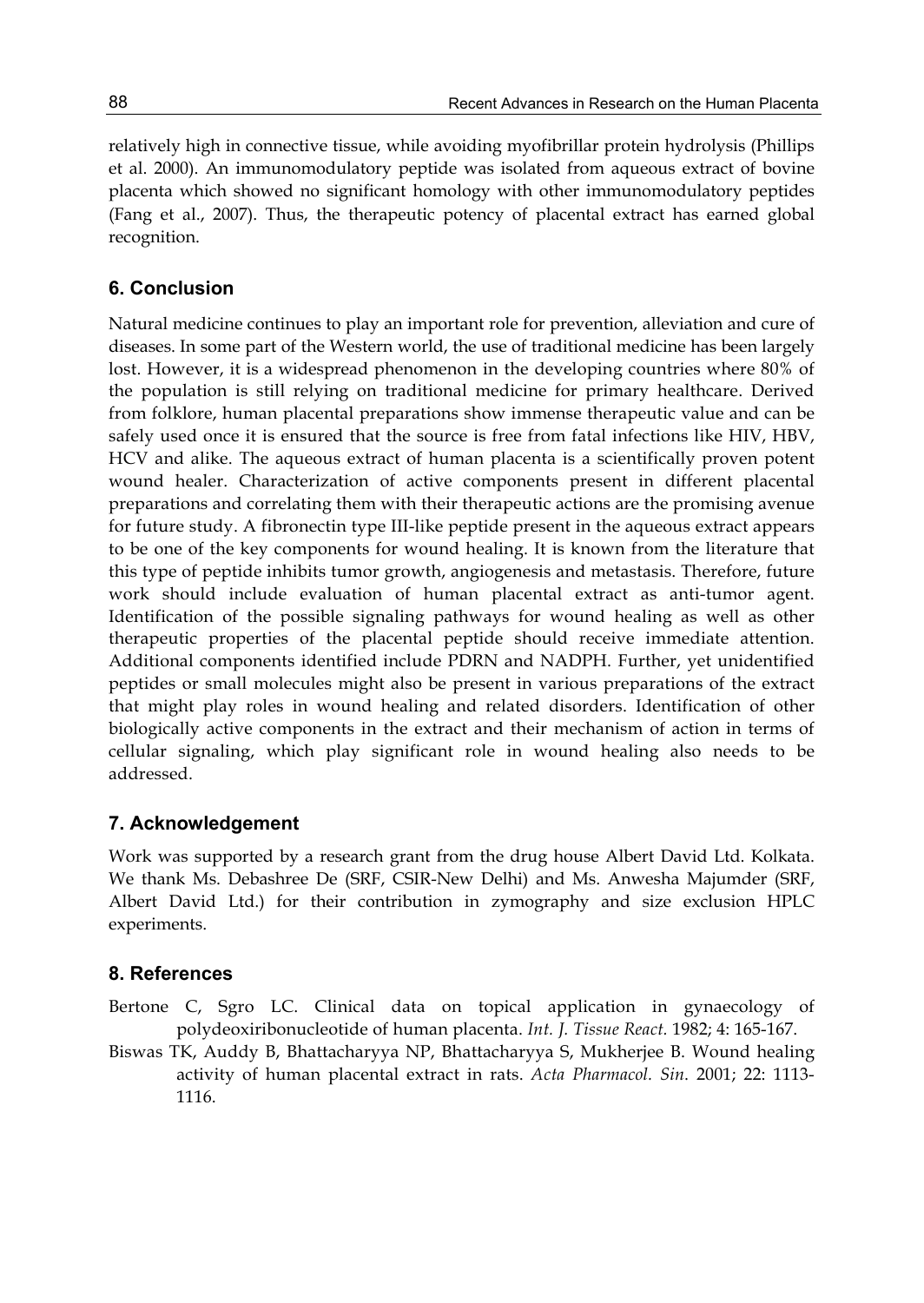- Bishayee A, Banerjee AK, Chatterjee M. Effects of human placental extract on hepatic drug metabolizing enzyme. *Riv. Eur. Sci. Med. Farmacol.* 1995; 17: 19-26.
- Buck JE, Phillips N. Trial of Chymoral in professional footballers. *Br J Clin Pract.* 1970; 24: 375-377.
- Burgos H, Herd A, Bennett JP. Placental angiogenic and growth factors in the treatment of chronic varicose ulcers: preliminary communication. *J. Royal Soc. Med*. 1989; 82: 598–599.
- Calvarano G, De Polis F, Sabatini G. Treatment with placental extract in periodontal disease. *Dent. Cadmos.* 1989; 57:85-86.
- Chakraborty D, Basu JM, Sen P, Sundar S, Roy S. Human placental extract offers protection against experimental visceral leishmaniasis: a pilot study for a phase-I clinical trial. *Ann. Trop. Med. Parasitol.* 2008; 102: 21-38.
- Chakraborty PD, Bhattacharyya D. Isolation of fibronectin Type III like peptide from human placental extract used as wound healer. *J. Chromatogr. B* 2005a; 818: 67- 73.
- Chakraborty PD, Bhattacharyya D. In vitro growth inhibition of microbes by human placental extract. *Curr. Sc*. 2005b; 88: 782-786.
- Chakraborty PD, Bhattacharyya D, Pal S, Ali N. In vitro induction of nitric oxide by mouse peritoneal macrophages treated with human placental extract. *Int. Immunopharmacol.* 2006; 6: 100-107.
- Chakraborty PD, De D, Bandyopadhyay S, Bhattacharyya D. Human aqueous placental extract as a wound healer. *J. Wound Care* 2009; 18: 462-467.
- Craig RP. The quantitative evaluation of the use of oral proteolytic enzymes in the treatment of sprained ankles. *Injury* 1975; 6: 313-316.
- Datta P, Bhattacharyya D. Spectroscopic and chromatographic evidences of NADPH in human placental extract used as wound healer. *J. Pharma. Biomed. Anal*. 2004a; 34: 1091-1098.
- Datta P, Bhattacharyya D. Analysis of fluorescence excitation-emission matrix of multicomponent drugs: A case study with human placental extract used as wound healer. *J. Pharma. Biomed. Anal.* 2004b; 36: 211-218.
- De D, Chakraborty PD, Bhattacharyya D. Analysis of free and bound NADPH in aqueous extract of human placenta used as wound healer. *J. Chromatogr. B.* 2009; 877: 2435
- De D, Chakraborty PD, Bhattacharyya D. Regulation of trypsin activity by peptide fraction of an aqueous extract of human placenta used as wound healer. *J. Cell. Physiol.* 2011; 226: 2033-2040.
- Diegelmann RF, Evans MC. Wound healing: an overview of acute, fibrotic and delayed healing. *Front. Biosci.* 2004; 9:283-289.
- Efron DT, Most D, Barbul A. Role of nitric oxide in wound healing. *Curr. Opin. Clin. Nutr. Metab. Care* 2000; 3: 197–204.
- Falanga V. Introducing the concept of wound bed preparation. *Int. Forum Wound Care* 2001; 16: 1-4.
- Fang XP, Xia WS, Sheng QH, Wang YL. Purification and characterization of an immunomodulatory Peptide from bovine placenta water-soluble extract. *Prep. Biochem. Biotechnol.* 2007; 37: 173-184.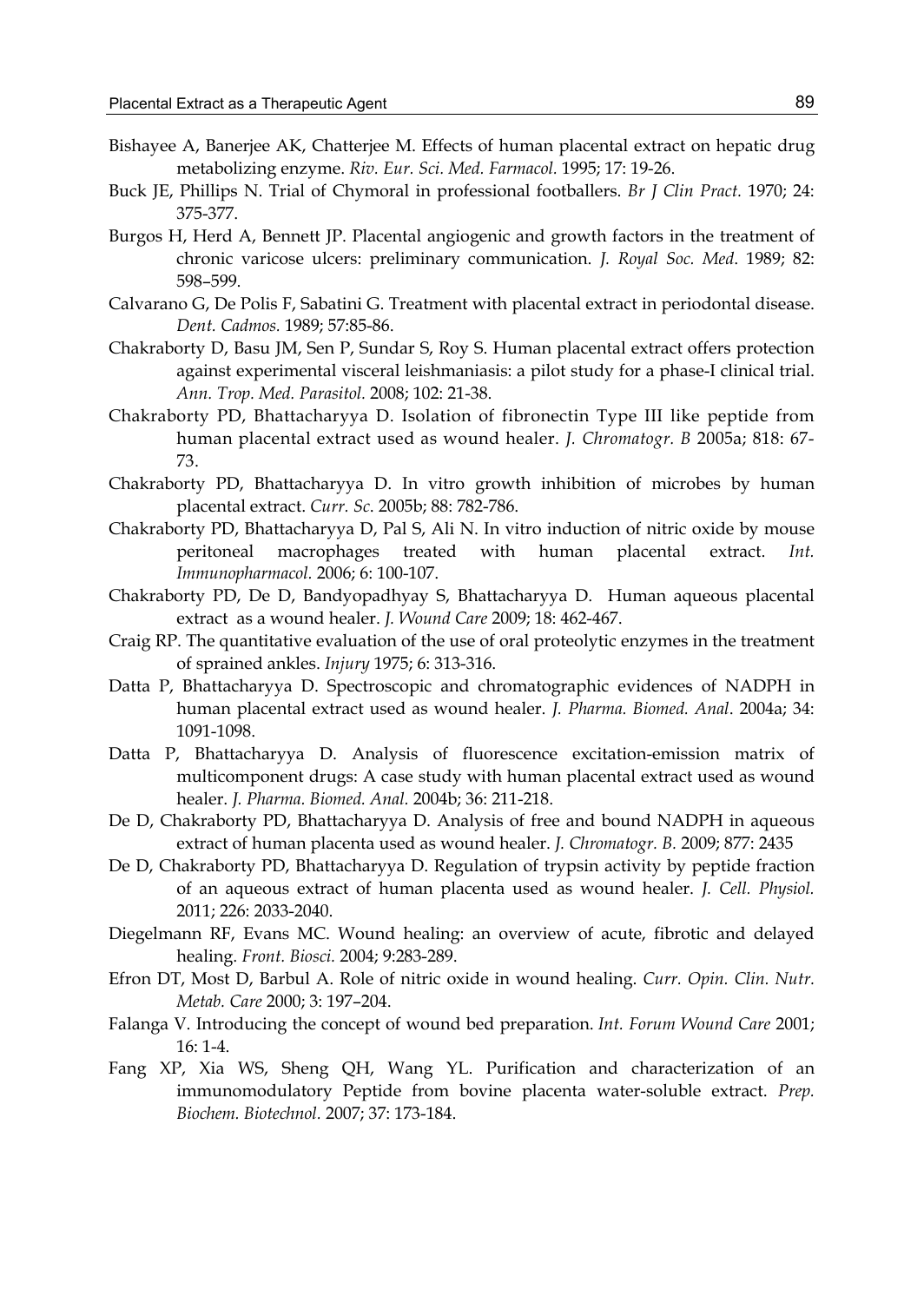- Filatov VP. Tissue therapy. *Med. Gen. Fr.* 1951; 11: 3-5.
- Filatov VP. Tissue Therapy. Foreign Language Publishing House, Moscow; 1955.
- Girotto G, Malinverni W. Use of placental extract for the treatment of myopic and senile chorio-retinal dystrophies. *Int. J. Tissue React.* 1982; 4: 169-172.
- Gupta R, Chattopadhyay D. Glutamate is the chemotaxis-inducing factor in placental extracts. *Amino Acids* 2009: 37: 359-366.
- Gurgel LA, Santos FA, Rao VS. Effects of human placental extract on chemical and thermal nociception in mice. *Eur. J. Pain* 2000; 4: 403-408.
- Hauser GA. Placental extract injections in the treatment of loss of hair in women. *Int. J. Tissue React.* 1982; 4: 159-163.
- Hong JW, Lee WJ, Hahn SB, Kim BJ, Lew DH. The effect of human placenta extract in a wound healing model. *Ann. Plast. Surg.* 2010; 65: 96-100.
- Jash A, Kwon HK, Sahoo A, Lee CG, So JS, Kim J, Oh YK, Kim YB, Im SH. Topical application of porcine placenta extract inhibits the progression of experimental contact hypersensitivity. *J Ethnopharmacol.* 2011; 133; 654-662.
- Kaushal V, Verma K, Manocha S, Hooda HS, Das BP. Clinical evaluation of human placental extract (placentrex) in radiation-induced oral mucositis. *Int. J. Tissue React.* 2001; 23: 105-110.
- Kong MH, Lee EJ, Lee SY, Cho SJ, Hong YS, Park SB. Effect of human placental extract on menopausal symptoms, fatigue, and risk factors for cardiovascular disease in middle-aged Korean women. *Menopause* 2008; 15: 296-303.
- Kim JK, Kim TH, Park SW, Kim HY, Kim S, Lee S, Lee SM. Protective effects of human placenta extract on cartilage degradation in experimental osteoarthritis. *Biol. Pharma. Bull*. 2010; 33: 1004-1010.
- Luo JD,Chen AF, Nitric oxide: a newly discovered function on wound healing. *Acta pharmacol. Sin.* 2005; 26: 259-264.
- Lo Polito F. Action of a human placenta extract used for prevention of recurring respiratory infections. *Minerva Pediatr.* 1980; 32: 261-266.
- Lodi A, Cattaneo M, Betti R, Marmini A, Masnada MC. Local therapy of psoriasis with placental extract. *G. Ital. Dermatol. Venereol.* 1986; 121: XV-XVII.
- Lafay J. Cerebral arteriosclerosis and placental extract. *Clinique* 1965; 60: 309-316.
- Mittal KN. Role of placental extract in the therapy of urticarias. *Indian J. Dermatol.* 1977; 22: 117-120.
- Mićić S, Genbacev O. Post-irradiation cystitis improved by instillation of early placental extract in saline. *Eur. Urol.* 1988; 14: 291-293.
- Mochizuki H, Kada T. Restorative effects of human placenta extract in X-ray-irradiated mice. *J. Radiat. Res.* 1982; 23: 403-410.
- Nath S, Bhattacharyya D. Cell adhesion by aqueous extract of human placenta used as wound healer. *Indian J. Exp. Biol*. 2007; 45: 732-738.
- Nelson DL, Cox MM. Lehninger principles of biochemistry. 3rd ed. New York: Macmillan worth Publishers: 2000.
- Pati S, Saumandal BK, Bhattacharyya AK, Saumandal P. Clinical evaluation of effect of dressing with placental extract (Inj Placentrex) in the treatment of infected wounds. *J. Obstet. Gynaecol.* (India) 2001; 51: 124-126.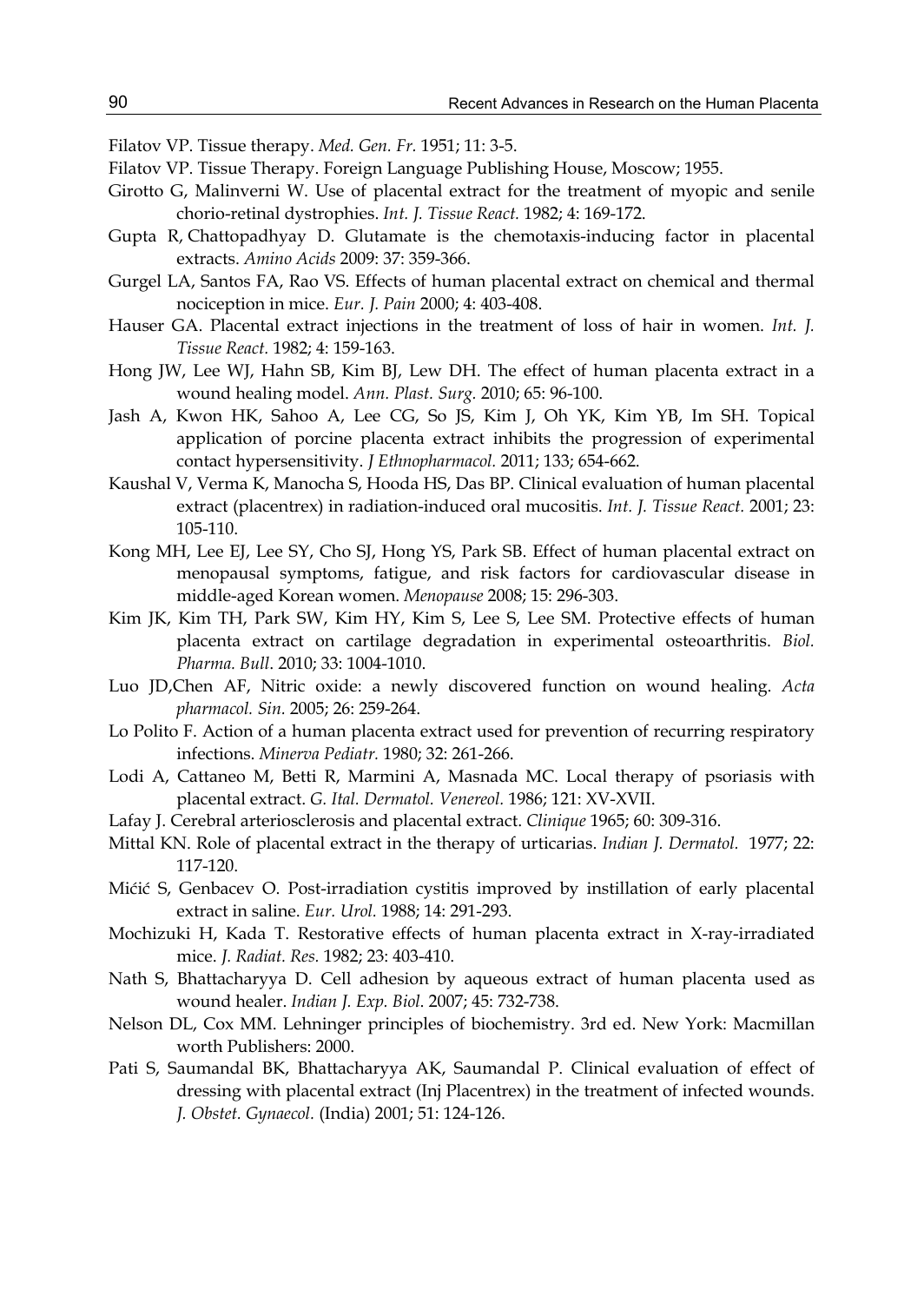- Pal P, Roy R, Datta PK, Dutta AK, Biswas B, Bhadra R. Hydroalcoholic human placental extract: skin pigmenting activity and gross chemical composition. *Int. J. Dermatol.* 1995; 34: 61-66.
- Pal P, Mallick S, Mandal SK, Das M, Dutta AK, Datta PK Bhadra R. Human placental extract: in vivo and in vitro assessments of its melanocyte growth and pigmentinducing activities. *Int. J. Dermatol.* 2002; 41: 760-767.
- Punshi S K. Treatment of skin diseases with biogenous stimulator-placental extract. *Indian J. Dermatol.* 1981; 26: 11-13.
- Phillips AL, Means WJ, Kalchayanand N, McCormick RJ, Miller KW. Bovine placental protease specificity toward muscle connective tissue proteins. *J. Anim. Sci.* 2000; 78: 1861-1866.
- Ramundo J, Gray M. Collagenases for enzymatic debridement: A systematic review. *J Wound Ostomy Continence Nurs* 2009; 11: S4-S11.
- Rosenthal M. The application of an extract of human placenta in the treatment of rheumatic affections. *Int. J. Tissue React.* 1982; 4: 147-151.
- Shukla, V. K., Rasheed, M. A., Kumar, M., Gupta, S. K. and Pandey, S. S., A trial to determine the role of placental extract in the treatment of chronic non-healing wounds. *J. Wound Care*, 2004; 13: 177–179.
- Sinha SN, Gupta SC, Samuel KC, Misra UC. Placental extract therapy in atrophic rhinitis. *Eye Ear Nose Throat Mon.* 1976; 55: 59-61.
- Sgro LC, Topical treatment of cervico-vaginal lesions using a placental extract with anticomplement activity. *Minerva Ginecol.* 1978; 30: 671-682.
- Subramanian T, Vijayarathinam P, Sathyavan V. Effects of placental dressing indolent ulcers. *J. Indian Med. Assoc.* 1990; 88: 314–316.
- Suite M, Quamina DB. Treatment of vitiligo with topical melagenine, a human placental extract. *J. Am. Acad. Dermatol.* 1991; 24: 1018-1019.
- Tonello G, Daglio M, Zaccarelli N, Sottofattori E, Mazzei M, Balbi A. Characterization and quantitation of the active polynucleotide fraction (PDRN) from human placenta, a tissue repair-stimulating agent. *J. Pharma. Biomed. Anal.* 1996; 14: 1555-1560.
- Vecchi V, Faldella G, Paolucci G. Use of a human placental extract. Human placental S fraction or HRPS fraction in therapy of children with asthmatic bronchitis. *Minerva Pediatr.* 1977; 29: 1323-1330.
- Wu CH, Chang GY, Chang WC, Hsu CT, Chen RS. Wound healing effects of porcine placental extracts on rats with thermal injury. *Br. J. Dermatol.* 2003; 148: 236 – 245.
- WHO Expert Committee on Specifications for Pharmaceutical Preparations. Thirty-second report. Geneva, World Health Organization, 44-52 and 75-76 (1992) (WHO Technical Report Series, No. 823).
- Yeom MJ, Lee HC, Kim GH, Shim I, Lee HJ, Hahm DH. Therapeutic effects of Hominis placenta injection into an acupuncture point on the inflammatory responses in subchondral bone region of adjuvant-induced polyarthritic rat. *Biol. Pharma. Bull.* 2003; 26: 1472-1477.